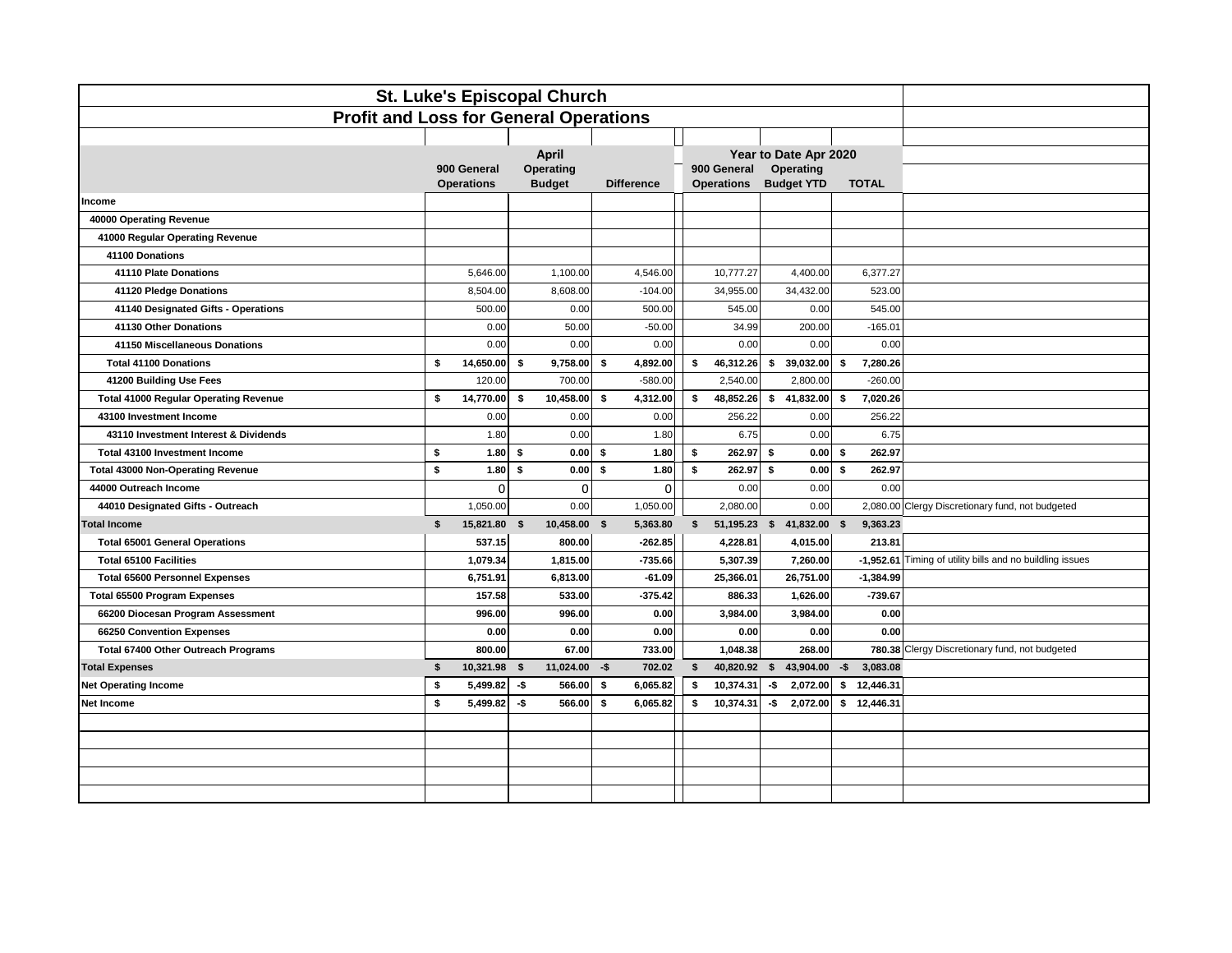| St. Luke's Episcopal Church            |                       |                            |                      |                                                                |                 |                                          |              |  |  |
|----------------------------------------|-----------------------|----------------------------|----------------------|----------------------------------------------------------------|-----------------|------------------------------------------|--------------|--|--|
|                                        |                       |                            | <b>Balance Sheet</b> |                                                                |                 |                                          |              |  |  |
| As of April 30, 2020                   |                       |                            |                      |                                                                |                 |                                          |              |  |  |
|                                        |                       | <b>Total</b>               |                      |                                                                |                 | <b>Total</b>                             |              |  |  |
| <b>ASSETS</b>                          | As of Apr 30,<br>2020 | As of Dec 31,<br>2019 (PP) | Change               | <b>LIABILITIES AND EQUITY</b>                                  | 2020            | As of Apr 30, As of Dec 31,<br>2019 (PP) | Change       |  |  |
| <b>Current Assets</b>                  |                       |                            |                      | Liabilities                                                    |                 |                                          |              |  |  |
| <b>Bank Accounts</b>                   |                       |                            |                      | <b>Current Liabilities</b>                                     |                 |                                          |              |  |  |
| 10001 U.S. National Bank               | $\Omega$              | $\mathbf 0$                |                      | $\Omega$<br><b>Accounts Payable</b>                            |                 |                                          |              |  |  |
| 10002 US Bank - Springwater            | $\overline{0}$        | $\bf 0$                    |                      | 0 <br>20000 Accounts Payable                                   |                 |                                          |              |  |  |
| 10003 Petty Cash                       | 200                   | 200                        |                      | $\mathbf 0$<br><b>Total Accounts Payable</b>                   |                 |                                          |              |  |  |
| 10004 Clergy Discretionary Checking    | 1,533                 | 716                        |                      | 817<br><b>Credit Cards</b>                                     |                 |                                          |              |  |  |
| 10010 OnPoint Checking                 | 39,598                | 37,572                     | 2,026                | U S Bank Visa                                                  |                 |                                          |              |  |  |
| 10015 On Point Business Savings        |                       | 5                          |                      | $\overline{0}$<br><b>Total Credit Cards</b>                    |                 |                                          |              |  |  |
| <b>Total Bank Accounts</b>             | 41,336                | 38,493                     | \$<br>2,843          |                                                                |                 |                                          |              |  |  |
| <b>Accounts Receivable</b>             |                       |                            |                      |                                                                |                 |                                          |              |  |  |
| 11000 Accounts Receivable              | $\Omega$              | $\pmb{0}$                  |                      | $\mathbf 0$                                                    |                 |                                          |              |  |  |
| <b>Total Accounts Receivable</b>       | $\mathbf{0}$          | $\mathbf{0}$               | \$                   |                                                                |                 |                                          |              |  |  |
| <b>Other Current Assets</b>            |                       |                            |                      | <b>Other Current Liabilities</b>                               |                 |                                          |              |  |  |
| 10500 Investment Accounts              | $\Omega$              | $\bf 0$                    |                      | $\overline{0}$<br>24100 Accrued Leave and Payroll              |                 |                                          |              |  |  |
| 10510 Malcolm Fund - Cash              |                       | $\overline{4}$             |                      | $\overline{0}$<br>24300 Pass-Thru Donations                    | 60              | 60                                       |              |  |  |
| 10520 Malcolm Fund - Long Term         | 3                     | $\mathsf 3$                |                      | $\overline{0}$<br>25400 Other Current Liabilities              |                 |                                          |              |  |  |
| 10530 REM Investment Fund              | 3                     | $\mathsf 3$                |                      | $\mathbf 0$<br>25410 Unredemeed Groupons                       |                 |                                          |              |  |  |
| 10540 Rene' Bozarth Memorial Endow.    | $\Omega$              | $\bf 0$                    |                      | $\overline{0}$<br><b>Total 25400 Other Current Liabilities</b> |                 |                                          |              |  |  |
| <b>Total 10500 Investment Accounts</b> | 9                     | 9 <sup>1</sup>             | \$                   | <b>Total Other Current Liabilities</b>                         | \$              | $60$ \$<br>60                            | \$           |  |  |
| 11520 Diocese Acct Malcolm STIF        | 10,310                | 10,200                     |                      | 110<br><b>Total Current Liabilities</b>                        | \$<br>60        | s.<br>60                                 | \$           |  |  |
| 11530 Diocese Acct REM Rector Ed STIF  | 12,944                | 12,806                     |                      | 138                                                            |                 |                                          |              |  |  |
| 11540 Diocese Bozarth Labryinth STIF   | 2,161                 | 797                        | 1,364                |                                                                |                 |                                          |              |  |  |
| 13000 Prepaid Expenses                 | $\Omega$              | $\overline{0}$             |                      | $\mathbf 0$<br><b>Long-Term Liabilities</b>                    |                 |                                          |              |  |  |
| 17520 Diocese Malcolm DIF              | 40,000                | 40,000                     |                      | $\overline{0}$<br>27200 Other Liabilities                      |                 |                                          |              |  |  |
| 17530 Diocese Acct REM Rector Ed DIF   | 92,000                | 92,000                     |                      | 0 <br><b>Property Fund Balance</b>                             |                 |                                          |              |  |  |
| 17540 Diocese Bozarth Labryinth DIF    | 25,000                | 25,000                     |                      | 0 <br><b>Total Long-Term Liabilities</b>                       | \$              | \$                                       | \$           |  |  |
| <b>Undeposited Funds</b>               | $\Omega$              | $\mathbf 0$                |                      | <b>Total Liabilities</b><br>$\Omega$                           | \$<br>60        | s.<br>60                                 | \$           |  |  |
| <b>Total Other Current Assets</b>      | 182,424               | 180,812                    | 1,611<br>\$          |                                                                |                 |                                          |              |  |  |
| <b>Total Current Assets</b>            | 223,759               | 219,305                    | 4,454<br>\$          |                                                                |                 |                                          |              |  |  |
| <b>Fixed Assets</b>                    |                       |                            |                      |                                                                |                 |                                          |              |  |  |
| 15700 Improvements - Land              | 16,500                | 16,500                     |                      | $\overline{0}$                                                 |                 |                                          |              |  |  |
| 17100 Accum Depr - Land Improvements   | $-458$                | $-458$                     |                      | $\overline{0}$<br>Equity                                       |                 |                                          |              |  |  |
| <b>Building / Improvements</b>         | 832,242               | 832,242                    |                      | 0 <br>3000 Opening Bal Equity                                  |                 |                                          |              |  |  |
| <b>Building Contents</b>               | 139,706               | 139,706                    |                      | $\mathbf 0$<br>3200 Perm. Restricted Net Assets                | 25,000          | 25,000                                   |              |  |  |
| Columbarium                            | 16,810                | 8,490                      | 8,320                | 3300 Temp Restricted Net Assets                                | 120,174         | 120,174                                  |              |  |  |
| <b>Furniture &amp; Equipment</b>       | 2,180                 | 2,180                      |                      | $\mathbf 0$<br>3900 Unrestricted Net Assets                    | 84,741          | 84,741                                   |              |  |  |
| Labyrinth                              | 58,428                | 58,428                     |                      | 0 <br>3910 Unrestricted Assets - Buildings & Land              | 1,169,418       | 1,169,418                                |              |  |  |
| Land                                   | 123,000               | 123,000                    |                      | $\overline{0}$<br>Net Income                                   | 12,774          |                                          | 12,774       |  |  |
| <b>Total Fixed Assets</b>              | 1,188,408             | 1,180,088                  | 8,320<br>- \$        | <b>Total Equity</b>                                            | s<br>1,412,107  | 1,399,333<br>\$                          | 12,774<br>\$ |  |  |
| <b>TOTAL ASSETS</b>                    | 1,412,167             | 1,399,393                  | -S<br>12,774         | <b>TOTAL LIABILITIES AND EQUITY</b>                            | 1,412,167<br>\$ | 1,399,393<br>\$                          | 12,774<br>\$ |  |  |
|                                        |                       |                            |                      |                                                                |                 |                                          |              |  |  |